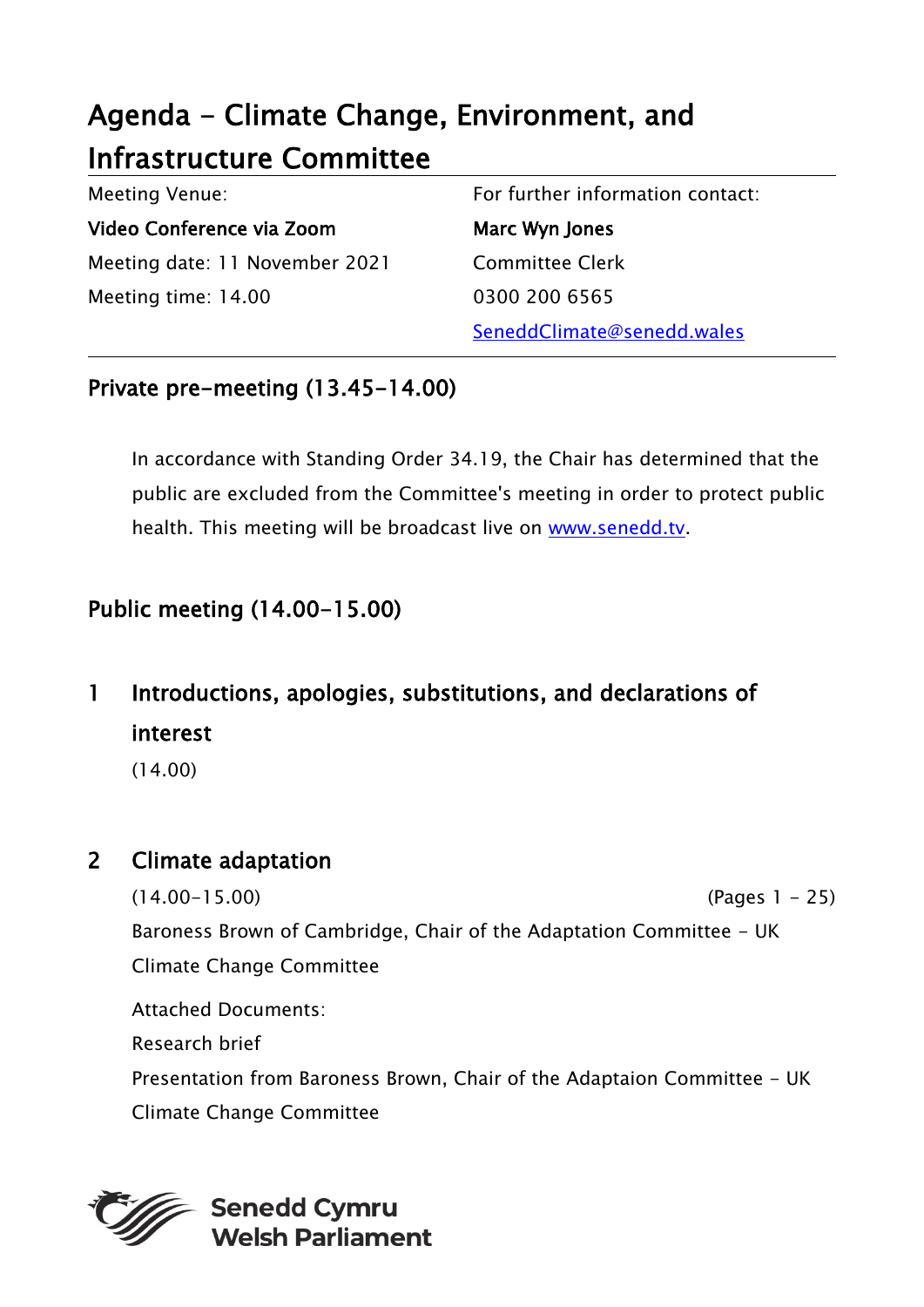## 3.1 Publication of the UK Government's Net Zero strategy

Attached Documents:

Letter from the Chair to the Rt Hon Greg Hands MP Minister of State, regarding the publication of the UK Government's Net Zero strategy

#### 3.2 The UK Environment Bill

(Pages 28 - 30)

(Pages 26 - 27)

#### Attached Documents:

Letter from the Minister for Climate Change to the Minister for Rural Affairs and North Wales, and Trefnydd in relation to the UK Environment Bill Letter from the Minister for Climate Change to the Chair in relation to the UK Environment Bill

#### 3.3 Welsh Government draft budget 2022-23

(Pages 31 - 36)

Attached Documents:

Letter from the Chair to the Minister and Deputy Minister for Climate Change in relation to the Welsh Government draft budget 2022-23

#### 3.4 Marine environment management

(Page 37)

Attached Documents:

Letter from the Chair to the Minister for Climate Change in relation to marine environment management

### 3.5 Environmental governance

(Pages 38 - 42)

Attached Documents:

Paper from Natural Resources Wales in relation to environmental governance following their evidence session with the Committee on 30 September 2021

### 3 Papers to note

(15.00)